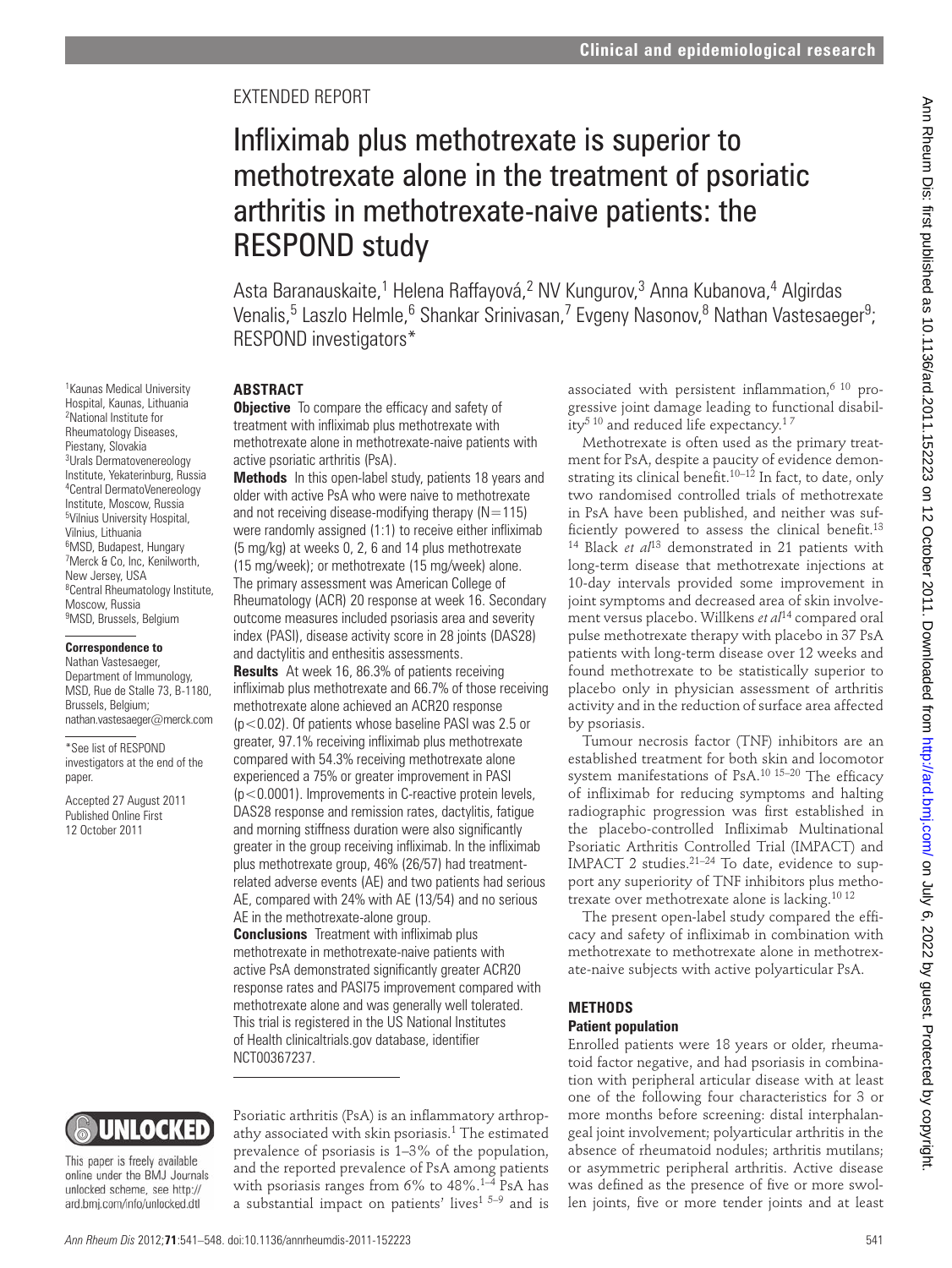one of the following: erythrocyte sedimentation rate (ESR) 28 mm/h or greater; C-reactive protein (CRP) 15 mg/l or greater, or morning stiffness for 45 min or more. Patients were naive to methotrexate, infliximab and other biological agents, and those with known contraindications to methotrexate or infliximab were excluded from participation. Leflunomide and other disease-modifying antirheumatic drugs (DMARD) could not be used within 6 months or 12 weeks, respectively, before study screening. Tacrolimus and ciclosporin could not be used in the 4 weeks before screening. The use of non-steroidal anti-inflammatory drugs (NSAID) and oral steroids (maximum dose 10 mg/ day of prednisone or equivalent) was allowed if the dose was stable within 4 weeks before screening and kept stable throughout the study. Patients could not be included if they had active or untreated latent tuberculosis, opportunistic or other uncontrolled infections, a history of lymphoproliferative disease or malignancy in the 5 years before screening, or any other significant and uncontrolled disorder. A tuberculin skin test and chest x-ray were performed during screening within 30 days of receiving a first infliximab infusion and/or dose of methotrexate. 13. and 2011-152223. The control of the control of the control of the control of the control of the control of the control of the control of the control of the control of the control of the control of the control of the

The study was carried out according to the Declaration of Helsinki and conducted in accordance with the International Conference on Harmonisation Good Clinical Practice Guidelines. The study protocol was approved by the ethics committee at each of the participating study sites. All patients provided written informed consent before participating in any study-related activities.

#### **Study design**

This was a phase IIIB, randomised, prospective, open-label study conducted in 25 centres in Europe, the Middle East, South Africa and Turkey. Subjects were randomly assigned to one of two treatment arms  $(1:1)$  to receive either infliximab 5 mg/kg infusions at weeks 0, 2, 6 and 14 plus methotrexate 15 mg/week, or methotrexate 15 mg/week alone. In both groups, methotrexate could be increased to 20 mg/week at week 6 if improvement of 20% in the American College of Rheumatology (ACR) response criteria (ACR20) was not achieved. Assessments were performed at weeks 2, 6 and 14. The final study visit was at week 16.

#### **Outcome measures**

The primary efficacy endpoint was the proportion of subjects achieving an ACR20 response from baseline at week 16. Secondary efficacy endpoints included proportions of patients with ACR50 and ACR70 responses, 75% improvement in the psoriasis area and severity index (PASI) in subjects whose baseline PASI was 2.5 or greater, and European League Against Rheumatism (EULAR) response. All rheumatologists were trained to perform PASI scoring. Change from baseline was investigated for the individual ACR core domains (ie, physician and patient global assessment of disease activity, patient self-reports of pain and disability, and CRP), PASI and disease activity score in 28 joints (DAS28) scores, number of digits with dactylitis, Maastricht ankylosing spondylitis enthesitis score, fatigue (visual analogue scale), duration of morning stiffness, ESR and CRP. As measures of clinical remission/minimal disease activity (MDA), the following outcomes were reported at week 16: absence of swollen joints, tender joints, enthesitis and dactylitis; normal CRP; DAS28 remission (<2.6); PASI90 response; and published criteria for MDA.25 Axial disease was not assessed.

Safety assessments included adverse event (AE) reporting, changes in physical examination findings, clinical laboratory

test results and vital signs at all visits. Investigators assessed AE severity and relationship to study treatment.

#### **Statistical analysis**

It was determined that a sample size of 216 (108 per treatment group) would allow detection of a 20% difference in the proportion of patients achieving an ACR20 response with 85% power. This assessment was made assuming the use of a  $\chi^2$  test with a significance level of 0.05 and assuming a 50% response for infliximab plus methotrexate and a 30% response for methotrexate alone. To allow for dropouts (the anticipated dropout rate was 10%), up to 243 subjects were to be enrolled.

The intent-to-treat (ITT) population included all randomly assigned subjects who received at least one dose of study medication and had baseline as well as at least one post-baseline efficacy assessment. The efficacy-evaluable per-protocol (PP) population included all of the subjects who followed the protocol and had both baseline and week 16 efficacy data. Protocol violators were identified and the PP population decided before database lock based on a blinded review of the data. The ITT population was the primary population for the superiority analyses. As the rate of exclusion due to protocol violations exceeded 5% in each treatment group, a PP population was also analysed.

A  $\chi^2$  test was used to compare the proportions of subjects achieving an ACR20 response at week 16. To limit bias and capture the difference in response between the infliximab plus methotrexate and methotrexate-alone groups, the study protocol specified that non-responders were patients: with missing ACR data; who withdrew due to lack of efficacy or loss of response; who received additional treatments or study medication doses outside the protocol; and who underwent surgical joint procedures. This method was chosen over non-responder imputation, which is criticised in the statistical literature for being biased and invalid even under highly restrictive assumptions about patterns of missingness, such as data that are missing completely at random.26 27 28

However, for the purpose of comparison with other studies, the non-responder imputation statistics for ACR20 and PASI75 at week 16 plus MDA at each study visit are also provided here. These post-hoc analyses were requested during the journal peerreview process.

Change from baseline in the PASI score was compared between treatment groups using analysis of covariance with baseline values as the covariate. Similarly, change from baseline in DAS28 and all other secondary endpoints were compared using analysis of covariance with baseline values as the covariate, unless there were analysis methods more appropriate for the observed distribution. The difference in EULAR response between groups at each visit was assessed by testing between treatments in mean ridit scores.

The safety population included all subjects who took at least one study dose. No formal statistical testing was performed to compare the safety data between treatment groups.

#### **RESULTS**

#### **Patient characteristics**

As a result of the restrictive inclusion/exclusion criteria, recruitment was slow (May 2006–March 2008) and was halted at 115 subjects: 57 randomly assigned to infliximab plus methotrexate, 58 to methotrexate alone (figure 1). Four subjects in the methotrexate group withdrew consent before receiving study treatment. Thirty subjects were excluded from the PP efficacy analysis for protocol violations; of these, 10 infliximab plus methotrexate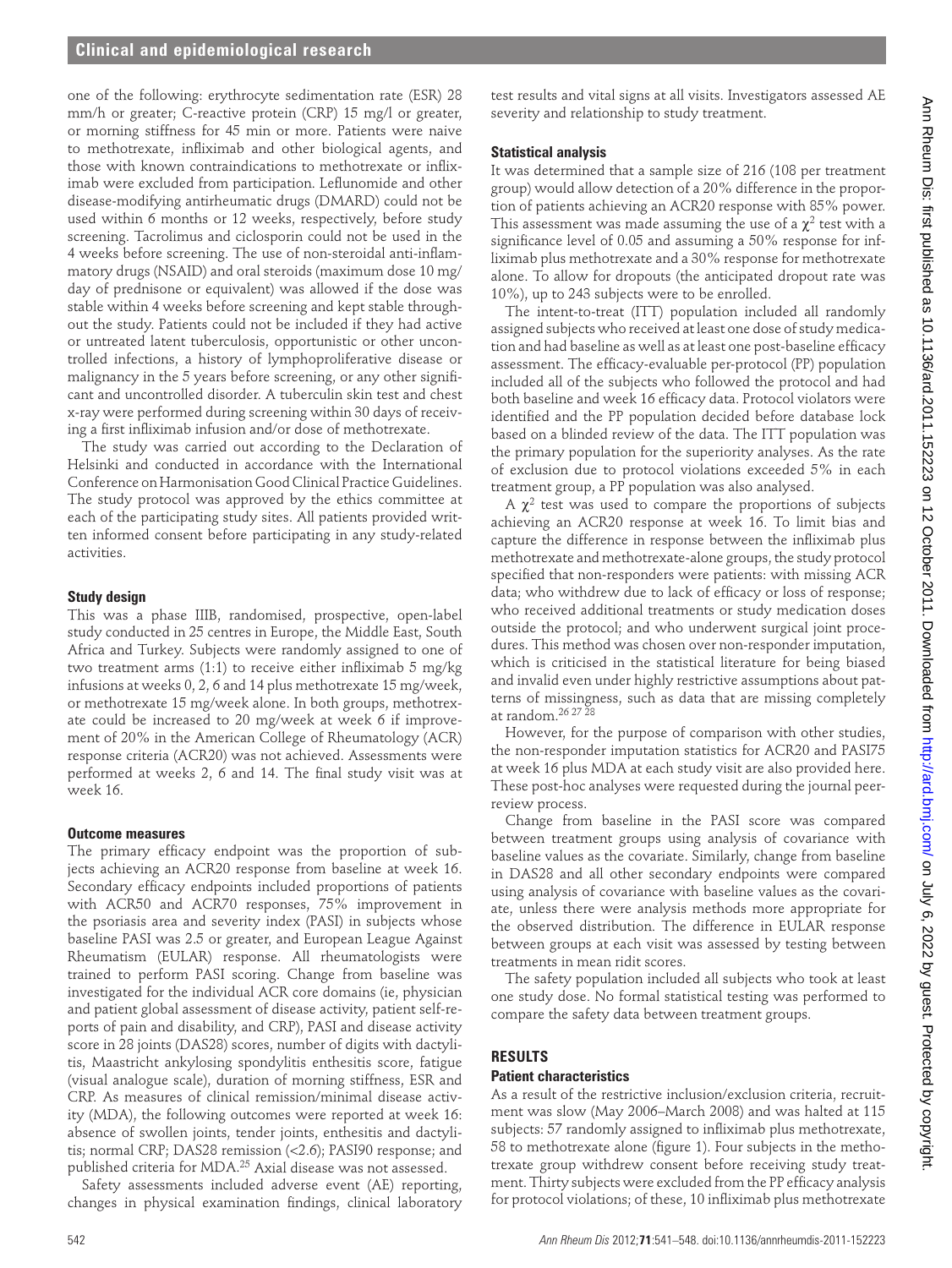patients and 11 methotrexate-alone patients did not complete the study as scheduled (week 16 efficacy data missing).

#### **Efficacy results**



**Figure 1** Disposition of study subjects. AE, adverse events; IFX, infliximab; MTX, methotrexate.

group and 10 patients in the methotrexate-alone group received a dose increase to 20 mg at week 6.

|  | <b>Table 1</b> Subject demographics and baseline disease characteristics (ITT population) |  |  |  |
|--|-------------------------------------------------------------------------------------------|--|--|--|
|--|-------------------------------------------------------------------------------------------|--|--|--|

| 47 completed study<br>47 completed study<br>through week 16<br>through week 16<br>Disposition of study subjects. AE, adverse events; IFX,<br>Figure 1<br>infliximab; MTX, methotrexate. | 2-protocol eligibility                   | was achieved in 50 of 51 patients (98%) receiving infliximab<br>plus methotrexate compared with 35 of 48 patients (72.9%)<br>receiving methotrexate alone (p<0.0001).<br>A median reduction of two digits with dactylitis was<br>observed at week 16 in the infliximab plus methotrexate group,<br>while no reduction was observed in the methotrexate-alone<br>group (p=0.0006). Between-group differences were statistically | ate-alone patients (p<0.0001). The EULAR response at week 16 |
|-----------------------------------------------------------------------------------------------------------------------------------------------------------------------------------------|------------------------------------------|--------------------------------------------------------------------------------------------------------------------------------------------------------------------------------------------------------------------------------------------------------------------------------------------------------------------------------------------------------------------------------------------------------------------------------|--------------------------------------------------------------|
| Subject demographics and baseline disease characteristics (ITT population)<br>Table 1                                                                                                   |                                          | significant at all time points. A median reduction of two sites                                                                                                                                                                                                                                                                                                                                                                |                                                              |
| <b>Subject characteristics</b>                                                                                                                                                          | Infliximab plus<br>methotrexate $(n=56)$ | Methotrexate $(n=54)^*$                                                                                                                                                                                                                                                                                                                                                                                                        |                                                              |
| Male, n (%)                                                                                                                                                                             | 27 (48.2)                                | 33(61.1)                                                                                                                                                                                                                                                                                                                                                                                                                       |                                                              |
| Female, n (%)                                                                                                                                                                           | 29 (51.8)<br>$40.1 \pm 12.3$             | 21 (38.9)<br>$42.3 \pm 10.5$                                                                                                                                                                                                                                                                                                                                                                                                   |                                                              |
| Mean age $\pm$ SD, years<br>White, n (%)                                                                                                                                                | 52 (92.9)                                | 49 (90.7)                                                                                                                                                                                                                                                                                                                                                                                                                      |                                                              |
| Asian, n (%)                                                                                                                                                                            | 3(5.4)                                   | 5(9.3)                                                                                                                                                                                                                                                                                                                                                                                                                         |                                                              |
| Multiracial, n (%)                                                                                                                                                                      | 1(1.8)                                   | 0(0)                                                                                                                                                                                                                                                                                                                                                                                                                           |                                                              |
| Mean BMI $\pm$ SD, kg/m <sup>2</sup>                                                                                                                                                    | $26.9 + 5.1$                             | $28.1 \pm 5.3$                                                                                                                                                                                                                                                                                                                                                                                                                 |                                                              |
| Mean duration of $PsA \pm SD$ , years                                                                                                                                                   | $2.8 \pm 2.6$                            | $3.7 \pm 2.7$                                                                                                                                                                                                                                                                                                                                                                                                                  |                                                              |
| Mean swollen joint count $\pm$ SD                                                                                                                                                       | $15.1 \pm 10.1$                          | $14.3 \pm 9.5$                                                                                                                                                                                                                                                                                                                                                                                                                 |                                                              |
| Mean tender joint count $\pm SD$                                                                                                                                                        | $21.1 \pm 13.3$                          | $20.1 \pm 11.2$                                                                                                                                                                                                                                                                                                                                                                                                                |                                                              |
| Mean number of digits with dactylitis $\pm$ SD                                                                                                                                          | $3.3 \pm 4.2$                            | $3.1 \pm 4.2$                                                                                                                                                                                                                                                                                                                                                                                                                  |                                                              |
| Mean number of assessment sites with enthesitis $\pm$ SD (MASES)                                                                                                                        | $2.4 \pm 3.0$                            | $2.7 \pm 2.8$                                                                                                                                                                                                                                                                                                                                                                                                                  |                                                              |
| Mean $DASS28 \pm SD$<br>Mean fatigue/tiredness score $\pm$ SD, VAS rating                                                                                                               | $5.16 \pm 1.1$<br>$55.7 \pm 22.0$        | $5.07 \pm 1.2$<br>$53.0 \pm 17.4$                                                                                                                                                                                                                                                                                                                                                                                              |                                                              |
| Mean morning stiffness $\pm$ SD, h                                                                                                                                                      | $1.46 \pm 0.87$                          | $1.13 \pm 0.58$                                                                                                                                                                                                                                                                                                                                                                                                                |                                                              |
| Mean HAQ-DI score ± SD                                                                                                                                                                  | $1.54 \pm 0.62$                          | $1.49 + 0.66$                                                                                                                                                                                                                                                                                                                                                                                                                  |                                                              |
| Mean PASI±SD                                                                                                                                                                            | $8.27 \pm 10.2$                          | $11.62 \pm 12.5$                                                                                                                                                                                                                                                                                                                                                                                                               |                                                              |
|                                                                                                                                                                                         |                                          |                                                                                                                                                                                                                                                                                                                                                                                                                                |                                                              |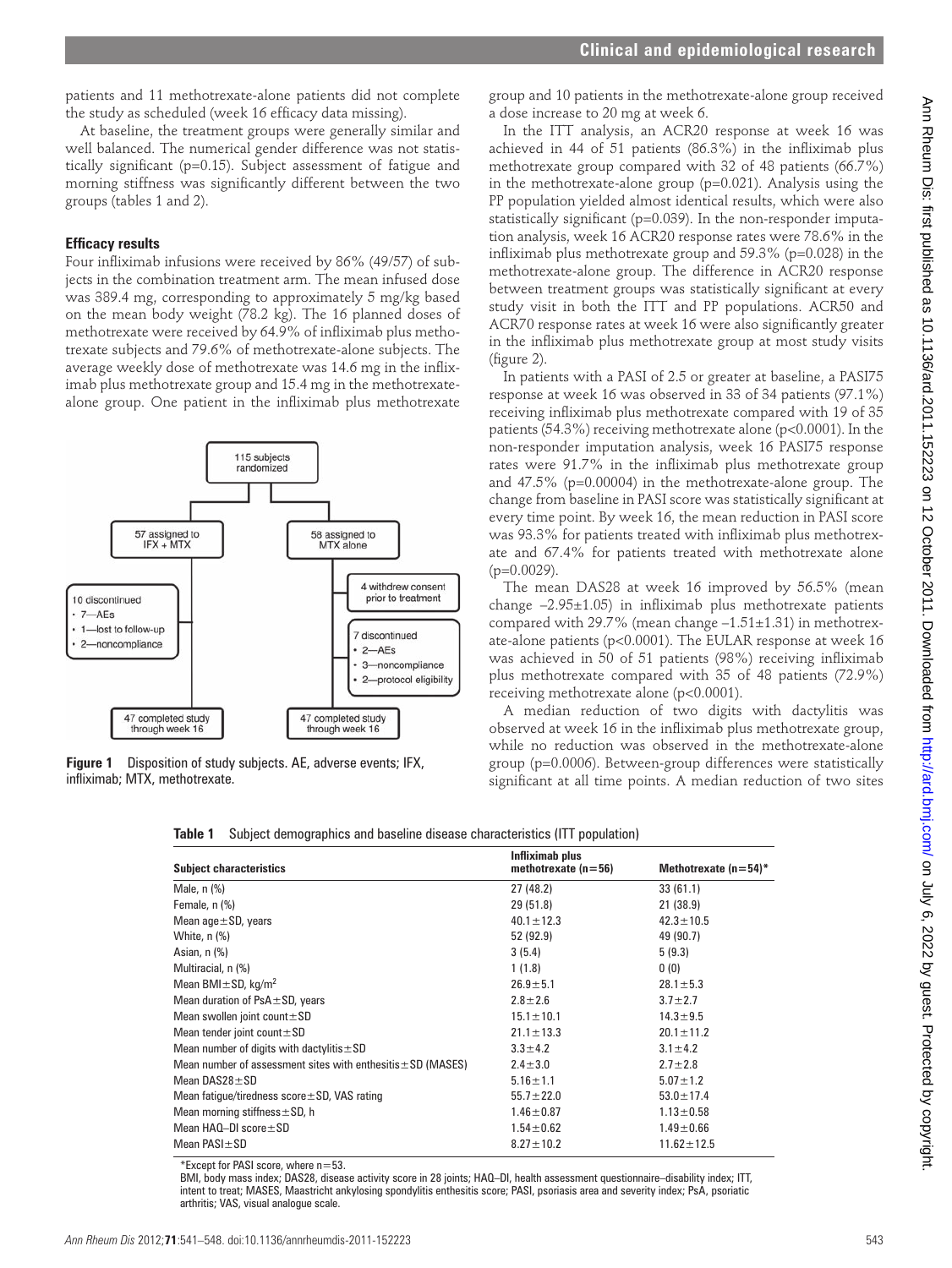#### **Table 2** Previous medications by treatment group\*

| <b>Previous medication</b>                                       | Infliximab plus<br>methotrexate<br>$n = 57$ | <b>Methotrexate</b><br>$n = 58$ |
|------------------------------------------------------------------|---------------------------------------------|---------------------------------|
| <b>NSAID</b>                                                     |                                             |                                 |
| Salicylates                                                      | 5.3%                                        | 1.7%                            |
| Propionic acid derivatives                                       | 1.7%                                        | 5.3%                            |
| Acetic acid derivatives                                          | 33.3%                                       | 32.8%                           |
| Oxicam derivatives                                               | 28.1%                                       | 19.0%                           |
| DMARD (sulfasalazine $n=22$ , chloroquine $n=2$ ,<br>$qold n=1)$ | 22.8%                                       | 15.5%                           |
| Corticosteroids                                                  | 15.8%                                       | 15.5%                           |
| Ciclosporin                                                      | 5.3%                                        | 12.1%                           |
| Retinoids                                                        | 5.3%                                        | 1.7%                            |

\* Previous medications were used by more than 5% of total patients. DMARD, disease-modifying antirheumatic drugs; NSAID, non-steroidal anti-

inflammatory drugs.

with enthesitis was observed at week 16 in the infliximab plus methotrexate group compared with a reduction of one site in the methotrexate-alone group (p=0.082). Between-group differences were not statistically significant at any time point.

The reduction from baseline in fatigue score was greater in the infliximab plus methotrexate group compared with the methotrexate-alone group at all time points. At week 16, the mean reduction from baseline was 70.8% in the infliximab plus methotrexate group compared with 44.0% in the methotrexate-alone group (p=0.0003). At week 16, the median change in the duration of morning stiffness was –0.92 h with combination treatment versus –0.50 h with methotrexate alone  $(p=0.0015)$ .

Changes from baseline in all ACR core domains were significantly different between the treatments at all time points (table 3). Overall, patients receiving infliximab plus methotrexate showed more profound levels of disease suppression, as illustrated by DAS28 remission rates, absence of swollen or tender joints, normal CRP and PASI90 responses (figure 3A). The proportion of patients with MDA at each visit was significantly greater for patients treated with combination therapy (figure 3B).

#### **Safety results**

The incidence of AE was higher in patients receiving infliximab plus methotrexate versus methotrexate alone. Most AE were mild or moderate. One AE in each group was considered severe: increased transaminases in the infliximab plus methotrexate group and renal colic in the methotrexate-alone group. In the infliximab plus methotrexate group, 26 of 57 subjects (45.6%) had one or more treatment-related AE, and in the methotrexate-alone group, 13 of 54 subjects (24.1%) had one or more treatment-related AE. The most frequent treatment-related AE involved hepatic enzyme increases. These abnormalities occurred at similar incidence in both treatment groups and were likely to be treatment related (table 4).

Two serious AE were reported, both in the infliximab plus methotrexate group, and no deaths occurred. One subject experienced an infusion-related reaction with dyspnoea and erythema of moderate severity during the third infusion, which resolved following dexamethasone administration, but the patient was withdrawn from further treatment. Another subject was hospitalised twice for investigation of a suspected lung tumour, and infliximab was permanently discontinued following the first hospital visit. Pulmonary tuberculosis was diagnosed at the second hospital visit and anti-tuberculosis treatment was initiated. Re-evaluation of a prestudy chest x-ray revealed a lesion



**Figure 2** Proportion of patients achieving ACR20 (A), ACR50 (B) and ACR70 (C) response over time (ITT population). ACR, American College of Rheumatology; IFX, infliximab; ITT, intent to treat; MTX, methotrexate.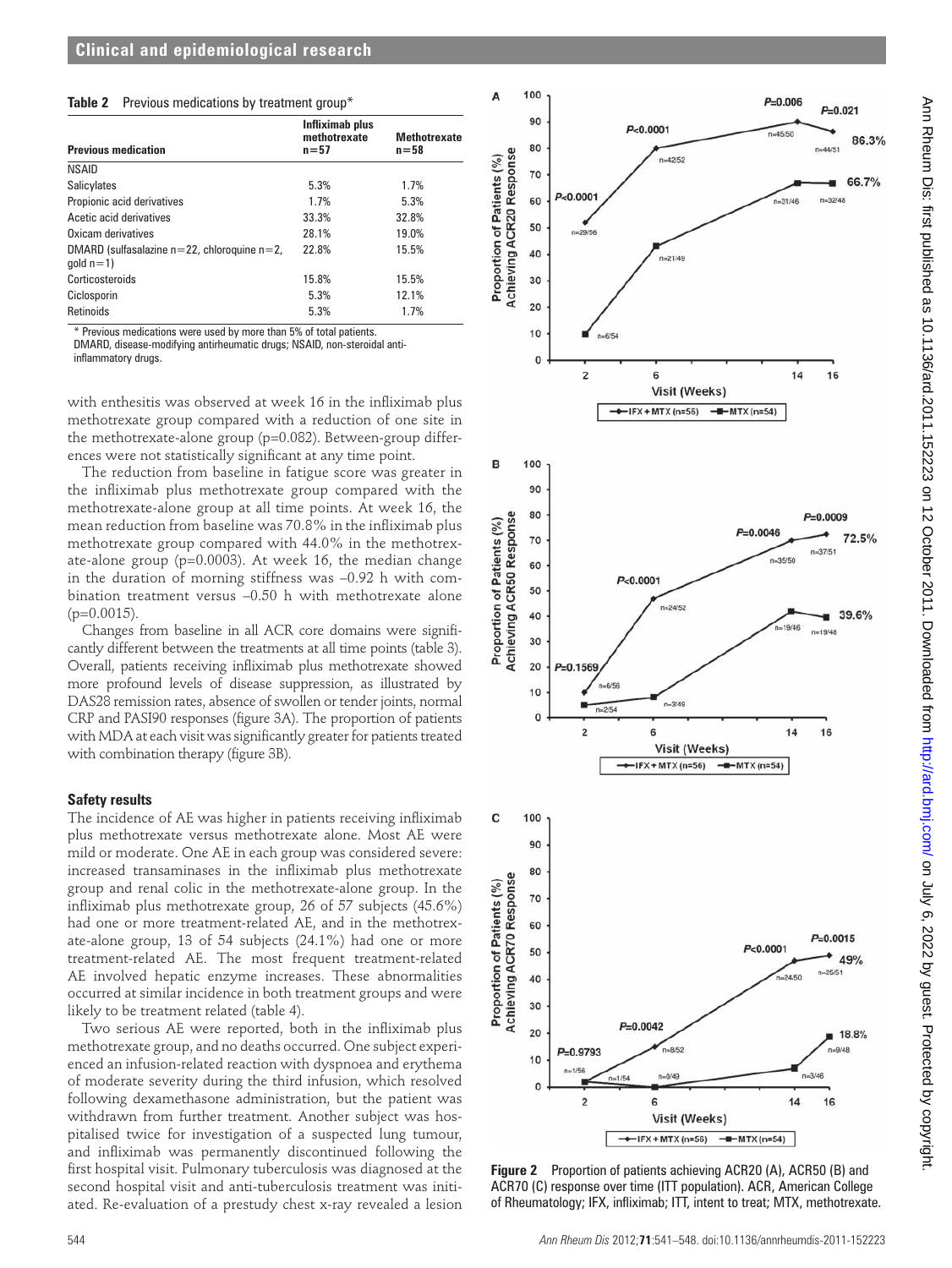|  | Table 3 Changes from baseline in ACR core domains at week 16 |  |  |  |  |  |
|--|--------------------------------------------------------------|--|--|--|--|--|
|--|--------------------------------------------------------------|--|--|--|--|--|

| Infliximab plus<br>methotrexate $(n=56)$ | Methotrexate $(n=54)$ | p Value  |
|------------------------------------------|-----------------------|----------|
| $-11.0$                                  | $-9.0$                | 0.0016   |
| $-14.0$                                  | $-9.5$                | 0.0007   |
| $-45.8 \pm 26.4$                         | $-23.1 \pm 20.0$      | < 0.0001 |
| $-43.0 \pm 24.2$                         | $-24.1 \pm 22.7$      | < 0.0001 |
| $-47.4 \pm 18.3$                         | $-30.6 \pm 21.6$      | < 0.0001 |
| $-0.99 \pm 0.72$                         | $-0.56 \pm 0.72$      | 0.0041   |
| $-12.0$                                  | $-5.8$                | 0.0026   |
| $-12.0$                                  | $-8.0$                | 0.0023   |
|                                          |                       |          |

\*Based on raw data.

†Using VAS.

ACR, American College of Rheumatology; CRP, C-reactive protein; ESR, erythrocyte sedimentation rate; GAD, global assessment of disease activity; HAQ–DI, health assessment questionnaire–disability index.



**Figure 3** (A) Proportion of patients achieving indicators of profound disease suppression at week 16. All between-group differences are significant ( $p$ <0.01). (B) Proportion of patients with minimal disease activity at each study visit. Between-group differences are significant at weeks 6, 14 and 16. CRP, C-reactive protein; DAS28, disease activity score in 28 joints; IFX, infliximab; MTX, methotrexate; PASI, psoriasis area and severity index.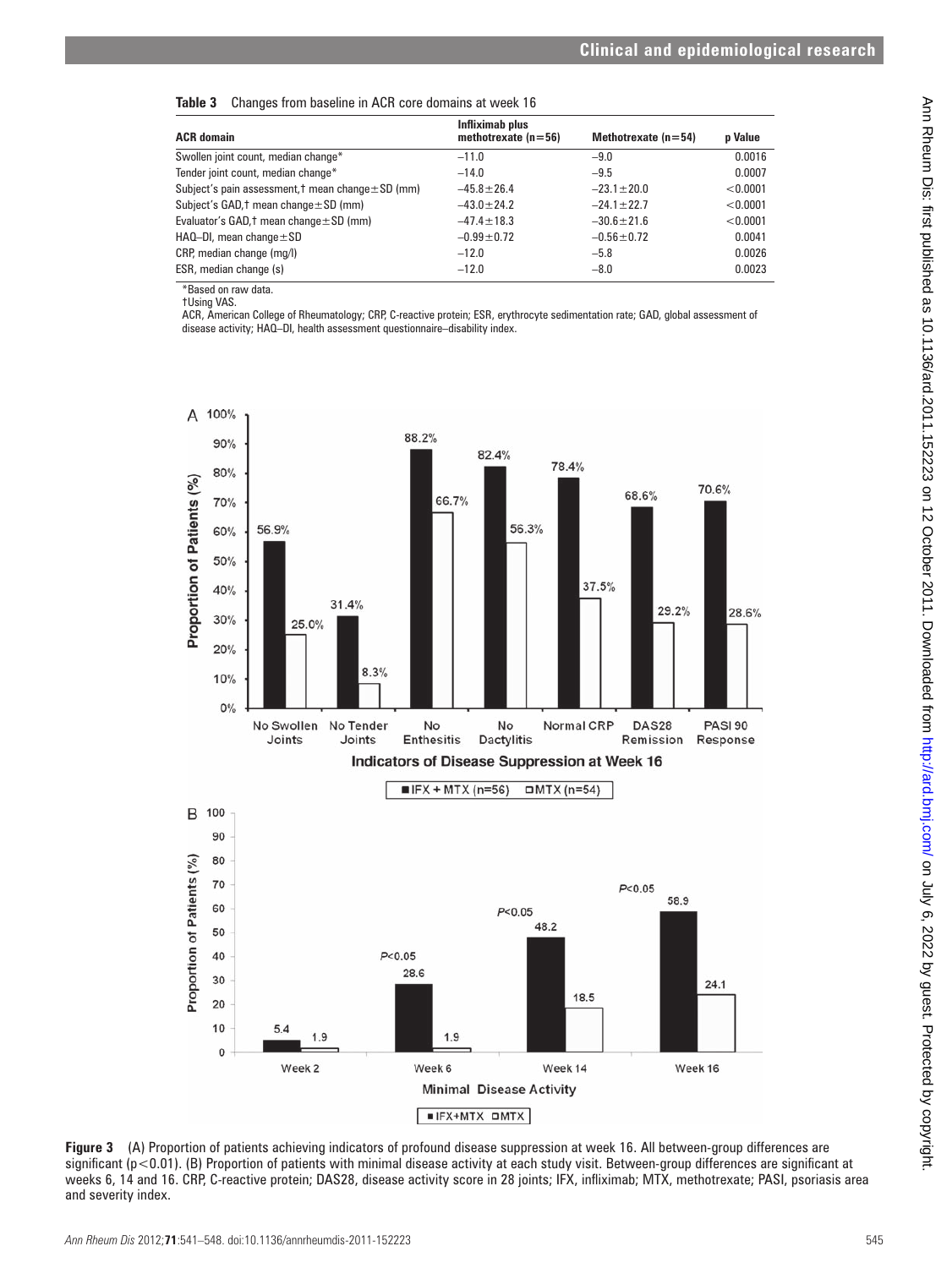|  |  | Table 4 Summary of adverse events |  |
|--|--|-----------------------------------|--|
|--|--|-----------------------------------|--|

| Subjects with at least one AE<br>Subjects with serious AE<br>Subjects with severe AE<br>Subjects with AE leading to early withdrawal<br>Subjects with treatment-related AE<br>Nasopharyngitis<br>Upper abdominal pain<br>Infusion-related reaction<br>Fever<br>Headache<br>Leucopenia<br>Liver enzymes: mean change from baseline to week 16 (SD)<br>ALT<br>AST<br>GGT                                                                                                                                                                                                                                                                                                                                                                                                                                                                                                                                                                                                                                                                                                                                                                                                                                                                                                                                                                                                                                                                                                                                                                                                                                                                                                                                                                                                                                                                                                                                                                                            | 33 (57.9)<br>2(3.5)<br>1(1.8)<br>7(12.3)<br>26 (45.6)<br>2(3.5)<br>0(0)<br>2(3.5)<br>2(3.5)<br>3(5.3)<br>2(3.5)                                                                                                                                                                                                                                                                                                                                                                                                                                                                                                                                                                                                                                                                                                                                                                                                                                                                                                                                                                                                                                                                                                                                                                                                                                                                                                                                                                                                                                                                                                                                                                                                                                                                                                                                                                                                                              | 19 (35.2)<br>0(0)<br>1(1.9)<br>2(3.7)<br>13(24.1)<br>0(0)<br>3(5.6)<br>0(0)<br>0(0) |  |
|-------------------------------------------------------------------------------------------------------------------------------------------------------------------------------------------------------------------------------------------------------------------------------------------------------------------------------------------------------------------------------------------------------------------------------------------------------------------------------------------------------------------------------------------------------------------------------------------------------------------------------------------------------------------------------------------------------------------------------------------------------------------------------------------------------------------------------------------------------------------------------------------------------------------------------------------------------------------------------------------------------------------------------------------------------------------------------------------------------------------------------------------------------------------------------------------------------------------------------------------------------------------------------------------------------------------------------------------------------------------------------------------------------------------------------------------------------------------------------------------------------------------------------------------------------------------------------------------------------------------------------------------------------------------------------------------------------------------------------------------------------------------------------------------------------------------------------------------------------------------------------------------------------------------------------------------------------------------|----------------------------------------------------------------------------------------------------------------------------------------------------------------------------------------------------------------------------------------------------------------------------------------------------------------------------------------------------------------------------------------------------------------------------------------------------------------------------------------------------------------------------------------------------------------------------------------------------------------------------------------------------------------------------------------------------------------------------------------------------------------------------------------------------------------------------------------------------------------------------------------------------------------------------------------------------------------------------------------------------------------------------------------------------------------------------------------------------------------------------------------------------------------------------------------------------------------------------------------------------------------------------------------------------------------------------------------------------------------------------------------------------------------------------------------------------------------------------------------------------------------------------------------------------------------------------------------------------------------------------------------------------------------------------------------------------------------------------------------------------------------------------------------------------------------------------------------------------------------------------------------------------------------------------------------------|-------------------------------------------------------------------------------------|--|
|                                                                                                                                                                                                                                                                                                                                                                                                                                                                                                                                                                                                                                                                                                                                                                                                                                                                                                                                                                                                                                                                                                                                                                                                                                                                                                                                                                                                                                                                                                                                                                                                                                                                                                                                                                                                                                                                                                                                                                   |                                                                                                                                                                                                                                                                                                                                                                                                                                                                                                                                                                                                                                                                                                                                                                                                                                                                                                                                                                                                                                                                                                                                                                                                                                                                                                                                                                                                                                                                                                                                                                                                                                                                                                                                                                                                                                                                                                                                              |                                                                                     |  |
|                                                                                                                                                                                                                                                                                                                                                                                                                                                                                                                                                                                                                                                                                                                                                                                                                                                                                                                                                                                                                                                                                                                                                                                                                                                                                                                                                                                                                                                                                                                                                                                                                                                                                                                                                                                                                                                                                                                                                                   |                                                                                                                                                                                                                                                                                                                                                                                                                                                                                                                                                                                                                                                                                                                                                                                                                                                                                                                                                                                                                                                                                                                                                                                                                                                                                                                                                                                                                                                                                                                                                                                                                                                                                                                                                                                                                                                                                                                                              |                                                                                     |  |
|                                                                                                                                                                                                                                                                                                                                                                                                                                                                                                                                                                                                                                                                                                                                                                                                                                                                                                                                                                                                                                                                                                                                                                                                                                                                                                                                                                                                                                                                                                                                                                                                                                                                                                                                                                                                                                                                                                                                                                   |                                                                                                                                                                                                                                                                                                                                                                                                                                                                                                                                                                                                                                                                                                                                                                                                                                                                                                                                                                                                                                                                                                                                                                                                                                                                                                                                                                                                                                                                                                                                                                                                                                                                                                                                                                                                                                                                                                                                              |                                                                                     |  |
|                                                                                                                                                                                                                                                                                                                                                                                                                                                                                                                                                                                                                                                                                                                                                                                                                                                                                                                                                                                                                                                                                                                                                                                                                                                                                                                                                                                                                                                                                                                                                                                                                                                                                                                                                                                                                                                                                                                                                                   |                                                                                                                                                                                                                                                                                                                                                                                                                                                                                                                                                                                                                                                                                                                                                                                                                                                                                                                                                                                                                                                                                                                                                                                                                                                                                                                                                                                                                                                                                                                                                                                                                                                                                                                                                                                                                                                                                                                                              |                                                                                     |  |
|                                                                                                                                                                                                                                                                                                                                                                                                                                                                                                                                                                                                                                                                                                                                                                                                                                                                                                                                                                                                                                                                                                                                                                                                                                                                                                                                                                                                                                                                                                                                                                                                                                                                                                                                                                                                                                                                                                                                                                   |                                                                                                                                                                                                                                                                                                                                                                                                                                                                                                                                                                                                                                                                                                                                                                                                                                                                                                                                                                                                                                                                                                                                                                                                                                                                                                                                                                                                                                                                                                                                                                                                                                                                                                                                                                                                                                                                                                                                              |                                                                                     |  |
|                                                                                                                                                                                                                                                                                                                                                                                                                                                                                                                                                                                                                                                                                                                                                                                                                                                                                                                                                                                                                                                                                                                                                                                                                                                                                                                                                                                                                                                                                                                                                                                                                                                                                                                                                                                                                                                                                                                                                                   |                                                                                                                                                                                                                                                                                                                                                                                                                                                                                                                                                                                                                                                                                                                                                                                                                                                                                                                                                                                                                                                                                                                                                                                                                                                                                                                                                                                                                                                                                                                                                                                                                                                                                                                                                                                                                                                                                                                                              |                                                                                     |  |
|                                                                                                                                                                                                                                                                                                                                                                                                                                                                                                                                                                                                                                                                                                                                                                                                                                                                                                                                                                                                                                                                                                                                                                                                                                                                                                                                                                                                                                                                                                                                                                                                                                                                                                                                                                                                                                                                                                                                                                   |                                                                                                                                                                                                                                                                                                                                                                                                                                                                                                                                                                                                                                                                                                                                                                                                                                                                                                                                                                                                                                                                                                                                                                                                                                                                                                                                                                                                                                                                                                                                                                                                                                                                                                                                                                                                                                                                                                                                              |                                                                                     |  |
|                                                                                                                                                                                                                                                                                                                                                                                                                                                                                                                                                                                                                                                                                                                                                                                                                                                                                                                                                                                                                                                                                                                                                                                                                                                                                                                                                                                                                                                                                                                                                                                                                                                                                                                                                                                                                                                                                                                                                                   |                                                                                                                                                                                                                                                                                                                                                                                                                                                                                                                                                                                                                                                                                                                                                                                                                                                                                                                                                                                                                                                                                                                                                                                                                                                                                                                                                                                                                                                                                                                                                                                                                                                                                                                                                                                                                                                                                                                                              |                                                                                     |  |
|                                                                                                                                                                                                                                                                                                                                                                                                                                                                                                                                                                                                                                                                                                                                                                                                                                                                                                                                                                                                                                                                                                                                                                                                                                                                                                                                                                                                                                                                                                                                                                                                                                                                                                                                                                                                                                                                                                                                                                   |                                                                                                                                                                                                                                                                                                                                                                                                                                                                                                                                                                                                                                                                                                                                                                                                                                                                                                                                                                                                                                                                                                                                                                                                                                                                                                                                                                                                                                                                                                                                                                                                                                                                                                                                                                                                                                                                                                                                              | 1(1.9)                                                                              |  |
|                                                                                                                                                                                                                                                                                                                                                                                                                                                                                                                                                                                                                                                                                                                                                                                                                                                                                                                                                                                                                                                                                                                                                                                                                                                                                                                                                                                                                                                                                                                                                                                                                                                                                                                                                                                                                                                                                                                                                                   |                                                                                                                                                                                                                                                                                                                                                                                                                                                                                                                                                                                                                                                                                                                                                                                                                                                                                                                                                                                                                                                                                                                                                                                                                                                                                                                                                                                                                                                                                                                                                                                                                                                                                                                                                                                                                                                                                                                                              | 0(0)                                                                                |  |
|                                                                                                                                                                                                                                                                                                                                                                                                                                                                                                                                                                                                                                                                                                                                                                                                                                                                                                                                                                                                                                                                                                                                                                                                                                                                                                                                                                                                                                                                                                                                                                                                                                                                                                                                                                                                                                                                                                                                                                   |                                                                                                                                                                                                                                                                                                                                                                                                                                                                                                                                                                                                                                                                                                                                                                                                                                                                                                                                                                                                                                                                                                                                                                                                                                                                                                                                                                                                                                                                                                                                                                                                                                                                                                                                                                                                                                                                                                                                              |                                                                                     |  |
|                                                                                                                                                                                                                                                                                                                                                                                                                                                                                                                                                                                                                                                                                                                                                                                                                                                                                                                                                                                                                                                                                                                                                                                                                                                                                                                                                                                                                                                                                                                                                                                                                                                                                                                                                                                                                                                                                                                                                                   | 13.8 (27.79)                                                                                                                                                                                                                                                                                                                                                                                                                                                                                                                                                                                                                                                                                                                                                                                                                                                                                                                                                                                                                                                                                                                                                                                                                                                                                                                                                                                                                                                                                                                                                                                                                                                                                                                                                                                                                                                                                                                                 | 13.5 (30.74)                                                                        |  |
|                                                                                                                                                                                                                                                                                                                                                                                                                                                                                                                                                                                                                                                                                                                                                                                                                                                                                                                                                                                                                                                                                                                                                                                                                                                                                                                                                                                                                                                                                                                                                                                                                                                                                                                                                                                                                                                                                                                                                                   | 7.43 (14.71)                                                                                                                                                                                                                                                                                                                                                                                                                                                                                                                                                                                                                                                                                                                                                                                                                                                                                                                                                                                                                                                                                                                                                                                                                                                                                                                                                                                                                                                                                                                                                                                                                                                                                                                                                                                                                                                                                                                                 | 3.69(11.26)                                                                         |  |
|                                                                                                                                                                                                                                                                                                                                                                                                                                                                                                                                                                                                                                                                                                                                                                                                                                                                                                                                                                                                                                                                                                                                                                                                                                                                                                                                                                                                                                                                                                                                                                                                                                                                                                                                                                                                                                                                                                                                                                   | $-28.9(202.78)$                                                                                                                                                                                                                                                                                                                                                                                                                                                                                                                                                                                                                                                                                                                                                                                                                                                                                                                                                                                                                                                                                                                                                                                                                                                                                                                                                                                                                                                                                                                                                                                                                                                                                                                                                                                                                                                                                                                              | 35.18 (137.40)                                                                      |  |
| <b>Total bilirubin</b>                                                                                                                                                                                                                                                                                                                                                                                                                                                                                                                                                                                                                                                                                                                                                                                                                                                                                                                                                                                                                                                                                                                                                                                                                                                                                                                                                                                                                                                                                                                                                                                                                                                                                                                                                                                                                                                                                                                                            | 1.6(3.70)                                                                                                                                                                                                                                                                                                                                                                                                                                                                                                                                                                                                                                                                                                                                                                                                                                                                                                                                                                                                                                                                                                                                                                                                                                                                                                                                                                                                                                                                                                                                                                                                                                                                                                                                                                                                                                                                                                                                    | 0.7(5.0)                                                                            |  |
| AE, adverse events; ALT, alanine aminotransferase; AST, aspartate aminotransferase; GGT, γ-glutamyltransferase                                                                                                                                                                                                                                                                                                                                                                                                                                                                                                                                                                                                                                                                                                                                                                                                                                                                                                                                                                                                                                                                                                                                                                                                                                                                                                                                                                                                                                                                                                                                                                                                                                                                                                                                                                                                                                                    |                                                                                                                                                                                                                                                                                                                                                                                                                                                                                                                                                                                                                                                                                                                                                                                                                                                                                                                                                                                                                                                                                                                                                                                                                                                                                                                                                                                                                                                                                                                                                                                                                                                                                                                                                                                                                                                                                                                                              |                                                                                     |  |
| that had not been noted earlier. The patient was reportedly well                                                                                                                                                                                                                                                                                                                                                                                                                                                                                                                                                                                                                                                                                                                                                                                                                                                                                                                                                                                                                                                                                                                                                                                                                                                                                                                                                                                                                                                                                                                                                                                                                                                                                                                                                                                                                                                                                                  | at week 14 for IMPACT 2, whereas they were less than 5%                                                                                                                                                                                                                                                                                                                                                                                                                                                                                                                                                                                                                                                                                                                                                                                                                                                                                                                                                                                                                                                                                                                                                                                                                                                                                                                                                                                                                                                                                                                                                                                                                                                                                                                                                                                                                                                                                      |                                                                                     |  |
| approximately 5 weeks after discharge.                                                                                                                                                                                                                                                                                                                                                                                                                                                                                                                                                                                                                                                                                                                                                                                                                                                                                                                                                                                                                                                                                                                                                                                                                                                                                                                                                                                                                                                                                                                                                                                                                                                                                                                                                                                                                                                                                                                            | for placebo in both studies. In the current study, the PASI                                                                                                                                                                                                                                                                                                                                                                                                                                                                                                                                                                                                                                                                                                                                                                                                                                                                                                                                                                                                                                                                                                                                                                                                                                                                                                                                                                                                                                                                                                                                                                                                                                                                                                                                                                                                                                                                                  |                                                                                     |  |
| Other AE leading to discontinuation in the infliximab plus                                                                                                                                                                                                                                                                                                                                                                                                                                                                                                                                                                                                                                                                                                                                                                                                                                                                                                                                                                                                                                                                                                                                                                                                                                                                                                                                                                                                                                                                                                                                                                                                                                                                                                                                                                                                                                                                                                        | responses are again significantly higher for both combination                                                                                                                                                                                                                                                                                                                                                                                                                                                                                                                                                                                                                                                                                                                                                                                                                                                                                                                                                                                                                                                                                                                                                                                                                                                                                                                                                                                                                                                                                                                                                                                                                                                                                                                                                                                                                                                                                |                                                                                     |  |
| methotrexate group included generalised oedema, pain, pyrexia,                                                                                                                                                                                                                                                                                                                                                                                                                                                                                                                                                                                                                                                                                                                                                                                                                                                                                                                                                                                                                                                                                                                                                                                                                                                                                                                                                                                                                                                                                                                                                                                                                                                                                                                                                                                                                                                                                                    | therapy and methotrexate alone.                                                                                                                                                                                                                                                                                                                                                                                                                                                                                                                                                                                                                                                                                                                                                                                                                                                                                                                                                                                                                                                                                                                                                                                                                                                                                                                                                                                                                                                                                                                                                                                                                                                                                                                                                                                                                                                                                                              |                                                                                     |  |
| folliculitis, upper respiratory tract infection, dyspnoea and blood                                                                                                                                                                                                                                                                                                                                                                                                                                                                                                                                                                                                                                                                                                                                                                                                                                                                                                                                                                                                                                                                                                                                                                                                                                                                                                                                                                                                                                                                                                                                                                                                                                                                                                                                                                                                                                                                                               | The Group for Research and Assessment of Psoriasis and                                                                                                                                                                                                                                                                                                                                                                                                                                                                                                                                                                                                                                                                                                                                                                                                                                                                                                                                                                                                                                                                                                                                                                                                                                                                                                                                                                                                                                                                                                                                                                                                                                                                                                                                                                                                                                                                                       |                                                                                     |  |
| bilirubin increase (two patients). In the methotrexate-alone                                                                                                                                                                                                                                                                                                                                                                                                                                                                                                                                                                                                                                                                                                                                                                                                                                                                                                                                                                                                                                                                                                                                                                                                                                                                                                                                                                                                                                                                                                                                                                                                                                                                                                                                                                                                                                                                                                      | Psoriatic Arthritis (GRAPPA) treatment recommendations for                                                                                                                                                                                                                                                                                                                                                                                                                                                                                                                                                                                                                                                                                                                                                                                                                                                                                                                                                                                                                                                                                                                                                                                                                                                                                                                                                                                                                                                                                                                                                                                                                                                                                                                                                                                                                                                                                   |                                                                                     |  |
| group, AE leading to discontinuation included diarrhoea, gastri-                                                                                                                                                                                                                                                                                                                                                                                                                                                                                                                                                                                                                                                                                                                                                                                                                                                                                                                                                                                                                                                                                                                                                                                                                                                                                                                                                                                                                                                                                                                                                                                                                                                                                                                                                                                                                                                                                                  | PsA support the use of disease-modifying therapy in all patients                                                                                                                                                                                                                                                                                                                                                                                                                                                                                                                                                                                                                                                                                                                                                                                                                                                                                                                                                                                                                                                                                                                                                                                                                                                                                                                                                                                                                                                                                                                                                                                                                                                                                                                                                                                                                                                                             |                                                                                     |  |
| tis, nausea, vomiting and dizziness.                                                                                                                                                                                                                                                                                                                                                                                                                                                                                                                                                                                                                                                                                                                                                                                                                                                                                                                                                                                                                                                                                                                                                                                                                                                                                                                                                                                                                                                                                                                                                                                                                                                                                                                                                                                                                                                                                                                              | with moderate or severe peripheral arthritis. <sup>12</sup> Furthermore,                                                                                                                                                                                                                                                                                                                                                                                                                                                                                                                                                                                                                                                                                                                                                                                                                                                                                                                                                                                                                                                                                                                                                                                                                                                                                                                                                                                                                                                                                                                                                                                                                                                                                                                                                                                                                                                                     |                                                                                     |  |
|                                                                                                                                                                                                                                                                                                                                                                                                                                                                                                                                                                                                                                                                                                                                                                                                                                                                                                                                                                                                                                                                                                                                                                                                                                                                                                                                                                                                                                                                                                                                                                                                                                                                                                                                                                                                                                                                                                                                                                   | the recommendations state that there is no evidence to sup-                                                                                                                                                                                                                                                                                                                                                                                                                                                                                                                                                                                                                                                                                                                                                                                                                                                                                                                                                                                                                                                                                                                                                                                                                                                                                                                                                                                                                                                                                                                                                                                                                                                                                                                                                                                                                                                                                  |                                                                                     |  |
| <b>DISCUSSION</b>                                                                                                                                                                                                                                                                                                                                                                                                                                                                                                                                                                                                                                                                                                                                                                                                                                                                                                                                                                                                                                                                                                                                                                                                                                                                                                                                                                                                                                                                                                                                                                                                                                                                                                                                                                                                                                                                                                                                                 | port the use of conventional DMARD ahead of TNF inhibi-                                                                                                                                                                                                                                                                                                                                                                                                                                                                                                                                                                                                                                                                                                                                                                                                                                                                                                                                                                                                                                                                                                                                                                                                                                                                                                                                                                                                                                                                                                                                                                                                                                                                                                                                                                                                                                                                                      |                                                                                     |  |
| without methotrexate is efficacious for the treatment of active<br>PsA in patients with an insufficient response to conventional<br>therapy. $21-24$ The present open-label study compared the use of<br>infliximab plus methotrexate with methotrexate alone in meth-<br>otrexate-naive patients with PsA. A greater degree of improve-<br>ment was demonstrated with infliximab plus methotrexate<br>therapy versus methotrexate monotherapy for every measure<br>examined. This was an open-label study; therefore these results<br>must be confirmed in a blinded fashion.<br>In the first IMPACT study, the mean disease duration of<br>PsA was 11 years or greater and all patients had failed treat-<br>ment with at least one DMARD (approximately 50% had<br>failed with two or more DMARD). <sup>22</sup> In IMPACT 2, disease<br>duration was approximately 8 years, 79.5% of patients had<br>used at least one DMARD, and 68.5% of patients had used<br>methotrexate. <sup>24</sup> In the current study, patients had a rela-<br>tively short disease duration (mean duration 2.8-3.7 years),<br>and the majority were naive to methotrexate and most<br>other DMARD. Observed levels of baseline disease activity<br>and disability were similar to those observed for IMPACT<br>patients in terms of swollen joint count, tender joint count,<br>disease activity score, health assessment questionnaire-dis-<br>ability index and patient/physician global assessments. <sup>12</sup> In<br>this earlier treatment setting there is a strikingly larger treat-<br>ment effect at week 14 on joints and skin. ACR20 response<br>rates in the IMPACT 1 and 2 studies were 67.3% and 58.0%,<br>respectively, for infliximab (with or without methotrexate)<br>and 11.3% and 11.0% for placebo, whereas they were greater<br>than 80% for infliximab plus methotrexate and greater than<br>60% for methotrexate in the current study. PASI75 response | therapy in patients with a poor prognosis even if they have not<br>failed treatment with a standard DMARD. <sup>12</sup> The EULAR rec-<br>ommendations for the management of PsA are more conserva-<br>tive. <sup>29</sup> While noting that few studies have investigated the use<br>of DMARD in PsA, they recommend that patients with active<br>disease despite NSAID receive a DMARD 'early' (ie, a few<br>weeks to 1 year) and methotrexate is the first choice. Upon<br>DMARD failure and non-achievement of target low-disease<br>activity, TNF inhibitors may be considered in patients with<br>still-active disease.<br>In the present study, the high ACR20 and PASI75 response<br>rates in methotrexate-alone patients support GRAPPA and<br>EULAR recommendations to use methotrexate in active PsA. <sup>12</sup><br><sup>29</sup> In light of the paucity of data for methotrexate and con-<br>sidering the severity of the population, this study provides<br>important new evidence further establishing the efficacy of<br>this DMARD in PsA. Differences between the infliximab plus<br>methotrexate and methotrexate-alone groups were larger when<br>more difficult to achieve outcomes such as ACR50, ACR70 and<br>MDA were evaluated. This supports the GRAPPA recommen-<br>dation to use combination therapy including an anti-TNF agent<br>in poor-prognosis patients even if methotrexate alone has not<br>been tried. <sup>12</sup><br>Until now, there has been little evidence for any treatment<br>providing effective relief for dactilitis and enthesitis associ-<br>ated with PsA. GRAPPA suggests that high-quality evidence<br>is available only for TNF inhibitors in the treatment of severe<br>enthesitis and dactylitis, and at present infliximab is the only<br>TNF inhibitor recommended for the treatment of dactyli-<br>tis on the basis of available evidence. <sup>12</sup> Our study supports |                                                                                     |  |
| to infliximab was 68.0% at week 16 for IMPACT 1 and 63.9%<br>546                                                                                                                                                                                                                                                                                                                                                                                                                                                                                                                                                                                                                                                                                                                                                                                                                                                                                                                                                                                                                                                                                                                                                                                                                                                                                                                                                                                                                                                                                                                                                                                                                                                                                                                                                                                                                                                                                                  | this recommendation and demonstrates that infliximab plus                                                                                                                                                                                                                                                                                                                                                                                                                                                                                                                                                                                                                                                                                                                                                                                                                                                                                                                                                                                                                                                                                                                                                                                                                                                                                                                                                                                                                                                                                                                                                                                                                                                                                                                                                                                                                                                                                    | Ann Rheum Dis 2012;71:541-548. doi:10.1136/annrheumdis-2011-152223                  |  |

#### **DISCUSSION**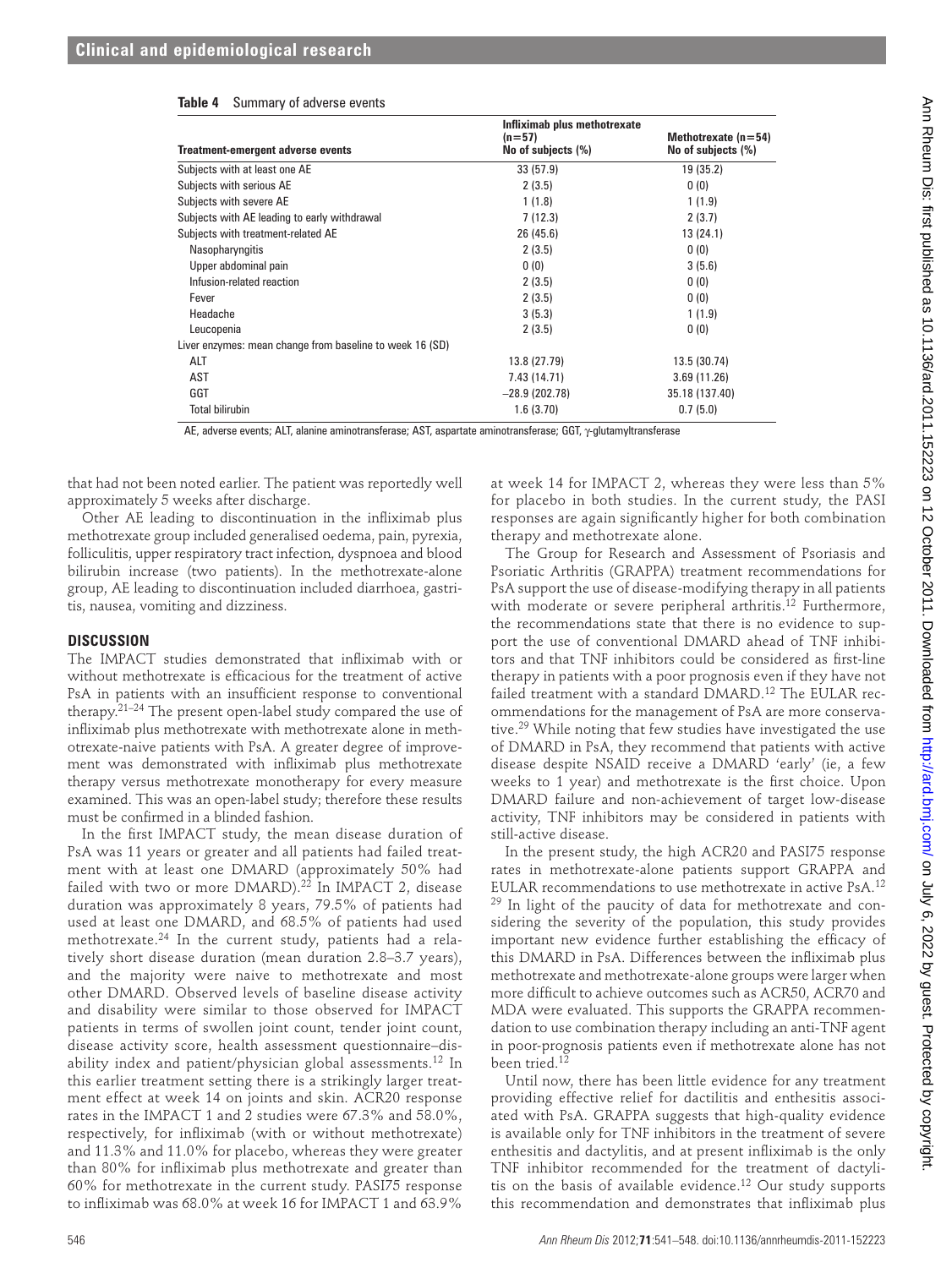methotrexate is more effective than methotrexate monotherapy, although enthesitis only differed numerically between the two treatment groups.

Our study has several limitations. Recruitment was slow and, for practical reasons, was halted before attainment of the target number (216 patients). The slow pace was due to the requirement that subjects be methotrexate naive and have active PsA, as defined by the protocol. The smaller sample size is a study limitation because large studies produce narrow confidence intervals and more precise results. Significant results in a small study highlight the effect size of therapy. Some bias is introduced because of the open-label design, as many of the outcome measures were self-reported and subjective or were assessed by non-blinded evaluators. This probably had an effect on the compliance with methotrexate use and may very well have inflated the response rates in both treatment arms. Although subjective measures were used to assess many of the outcomes in this study, the objective measures, such as CRP and ESR, also significantly differed between the treatment groups. In addition, the significant differences between the two groups in remission/MDA outcomes suggest robust results despite the open-label design. It is possible that a longer study period and better compliance with treatment would have revealed increasing efficacy of methotrexate. Confirmation of methotrexate efficacy in this population via a blinded, placebo-controlled study and comparison of infliximab and methotrexate monotherapies clearly merit additional research. 13\_annrheumdis-2011-152223.indd 547 2/28/2012 9:11:39 PM on July 6, 2022 by guest. Protected by copyright. <http://ard.bmj.com/> Ann Rheum Dis: first published as 10.1136/ard.2011.152223 on 12 October 2011. Downloaded from

Infliximab plus methotrexate treatment was generally well tolerated. Although there was a higher reported incidence of AE and withdrawals due to AE, this was consistent with the previously reported safety profile for infliximab, and no new safety signals were observed.

The use of infliximab plus methotrexate in methotrexatenaive patients with PsA achieved greater improvements in all clinical outcomes measured than the use of methotrexate alone. Response was more rapid with combination therapy, and it accomplished profound disease suppression in a significantly larger proportion of patients by week 16 compared with methotrexate monotherapy.

**Acknowledgements** Jacqueline M Mahon, MA, provided editorial assistance.

**Funding** Financial support for this study was provided by Schering-Plough Corporation, now Merck, Sharp & Dohme Corporation, Whitehouse Station, New Jersey, USA.

**Competing interests** A Baranauskaite, H Raffayová, N Kungurov, A Kubanova, and A Venalis have nothing to disclose. LH and SS were employees of Schering-Plough Corporation, now Merck, Sharp & Dohme Corporation (MSD), at the time this paper was written. EN has been a speaker for Roche, Schering-Plough Corporation and MSD. NV is an employee and stockholder of MSD.

**Ethics approval** The study protocol was approved by the ethics committee at each of the participating study sites.

#### **Patient consent** Obtained.

**RESPOND investigators** R Nasyrova, Central Rheumatology Institute, Moscow, Russia; E Parsik, North Estonian Regional Hospital, Tallinn, Estonia; K Otsa, East-Tallinn's Central Hospital, Tallinn, Estonia; I Butrimiene, Vilnius University Hospital, Vilnius, Lithuania; M Pileckyte, Kaunas Medical University Hospital, Kaunas, Lithuania; W Tlustochowicz, Centralny Szpital Kliniczny, Warszawa, Poland; E Kucharz, Samodzielny Publiczny Szpital, Katowice-Ochojec, Poland; Z Szekanecz, University of Debrecen, Debrecen, Hungary; G Poor, National Institute of Rheumatology and Physiotherapy, Budapest, Hungary; E Koo, Polyclinic of the Hospitaller Brothers of St John of God, Budapest, Hungary; L Hodinka, National Institute of Rheumatology and Physiotherapy, Budapest, Hungary; Z Macejova, L Pasteur's Faculty Hospital, Kosice, Slovak Republic; H Direskeneli, Marmara Universitesi Tip Fakultesi, Istanbul, Turkey; N Akkoc, Dokuz Eylul Universitesi Tip Fakultesi, Izmir, Turkey; Y Kabasakal, Ege Universitesi Tip Fakultesi, Izmir, Turkey; I Ertenli, Hacettepe Universitesi Tip Fakultesi, Ankara, Turkey; F Khatib, Arwyp

Medical Suites, Kempton Park, South Africa; EM van Duuren, Jacaranda Hospital, Pretoria, South Africa; C Spargo, Vincent Pallotti Hospital, Pinelands, South Africa; I Louw, Panorama Hospital Medical Centre, Cape Town, South Africa; C Codreanu, Centrul de Boli, Bucharest, Romania; R Ionescu, Sp Clinic Sf Maria, Bucharest, Romania; RM Chireac, Sp Clinic de Recuperare, Iasi, Romania; S Rednic, Sp Clinic Judetean Cluj, Cluj, Romania; M Hammoudeh, Hamad Medical Corporation, Doha, Qatar; J Szechinski, Prywatny Gabinet Internistyczno-Reumatologiczny, Wroclaw, Poland; M Rell-Bakalarska, Przychodnia Przykliniczna, Warszawa, Poland; D Avraham, Meir MC Dermatology, Kfar Saba, Israel; D Andersone, P Stradins Clinical University Hospital, Riga, Latvia; P Keszthelyi, Bekes County Pandy Kalman Hospital, Gyula, Hungary; P Suranyi, Hajdu-Bihar County Kenezy Gyula Hospital, Debrecen, **Hungary** 

**Provenance and peer review** Not commissioned; externally peer reviewed.

#### **REFERENCES**

- 1. **Gladman DD**. Psoriatic arthritis from Wright's era until today. *J Rheumatol Suppl* 2009;**83**:4–8.
- 2. **Koo J**. Population-based epidemiologic study of psoriasis with emphasis on quality of life assessment. *Dermatol Clin* 1996;**14**:485–96.
- 3. **Shbeeb M**, Uramoto KM, Gibson LE, *et al.* The epidemiology of psoriatic arthritis in Olmsted County, Minnesota, USA, 1982–1991. *J Rheumatol* 2000;**27**:1247–50.
- 4. **Alenius GM**, Stenberg B, Stenlund H, et al. Inflammatory joint manifestations are prevalent in psoriasis: prevalence study of joint and axial involvement in psoriatic patients, and evaluation of a psoriatic and arthritic questionnaire. *J Rheumatol* 2002;**29**:2577–82.
- 5. **Gladman DD**, Stafford-Brady F, Chang CH, *et al.* Longitudinal study of clinical and radiological progression in psoriatic arthritis. *J Rheumatol* 1990;**17**:809–12.
- 6. **Gladman DD**, Farewell VT, Nadeau C. Clinical indicators of progression in psoriatic arthritis: multivariate relative risk model. *J Rheumatol* 1995;**22**:675–9.
- 7. **Gladman DD**. Mortality in psoriatic arthritis. *Clin Exp Rheumatol* 2008;**26** (5 Suppl 51):S62–5.
- **Borman P**, Toy GG, Babaoglu S, et al. A comparative evaluation of quality of life and life satisfaction in patients with psoriatic and rheumatoid arthritis. *Clin Rheumatol* 2007;**26**:330–4.
- 9. **Dubertret L**, Mrowietz U, Ranki A, *et al.* European patient perspectives on the impact of psoriasis: the EUROPSO patient membership survey. *Br J Dermatol* 2006;**155**:729–36.
- 10. **Gottlieb A**, Korman NJ, Gordon KB, *et al.* Guidelines of care for the management of psoriasis and psoriatic arthritis: Section 2. Psoriatic arthritis: overview and guidelines of care for treatment with an emphasis on the biologics. *J Am Acad Dermatol* 2008;**58**:851–64.
- 11. **Gladman DD**. Psoriatic arthritis. *Dermatol Ther* 2009;**22**:40–55.
- 12. **Ritchlin CT**, Kavanaugh A, Gladman DD, *et al.* Treatment recommendations for psoriatic arthritis. *Ann Rheum Dis* 2009;**68**:1387–94.
- 13. **Black RL**, O'Brien WM, Vanscott EJ, *et al.* Methotrexate therapy in psoriatic arthritis; double-blind study on 21 patients. *JAMA* 1964;**189**:743–7.
- 14. **Willkens RF**, Williams HJ, Ward JR, *et al.* Randomized, double-blind, placebo controlled trial of low-dose pulse methotrexate in psoriatic arthritis. *Arthritis Rheum* 1984;**27**:376–81.
- 15. **Gladman DD**, Mease PJ, Ritchlin CT, *et al.* Adalimumab for long-term treatment of psoriatic arthritis: forty-eight week data from the adalimumab effectiveness in psoriatic arthritis trial. *Arthritis Rheum* 2007;**56**:476–88.
- 16. **Kavanaugh A**, McInnes I, Mease P, *et al*. Golimumab, a new human tumor necrosis factor  $\alpha$  antibody, administered every four weeks as a subcutaneous injection in psoriatic arthritis: 24-week efficacy and safety results of a randomized, placebocontrolled study. *Arthritis Rheum* 2009;**60**:976–86.
- 17. **Mease PJ**, Kivitz AJ, Burch FX, *et al.* Etanercept treatment of psoriatic arthritis: safety, efficacy, and effect on disease progression. Arthritis Rheum 2004;**50**:2264–72.
- 18. **Mease P**, Gladman DD, Ritchlin CT, *et al*. Adalimumab for the treatment of patients with moderately to severely active psoriatic arthritis. *Arthritis Rheum* 2005;**52**:3279–89.
- 19. **Mease PJ**, Kivitz AJ, Burch FX, *et al.* Continued inhibition of radiographic progression in patients with psoriatic arthritis following 2 years of treatment with etanercept. *J Rheumatol* 2006;**33**:712–21.
- 20. **Mease PJ**, Ory P, Sharp JT, *et al.* Adalimumab for long-term treatment of psoriatic arthritis: 2-year data from the Adalimumab Effectiveness in Psoriatic Arthritis Trial (ADEPT). *Ann Rheum Dis* 2009;**68**:702–9.
- 21. **Antoni C**, Krueger GG, de Vlam K, et al. Infliximab improves signs and symptoms of psoriatic arthritis: results of the IMPACT 2 trial. *Ann Rheum Dis* 2005;**64**:1150–7.
- 22. **Antoni CE**, Kavanaugh A, Kirkham B, et al. Sustained benefits of infliximab therapy for dermatologic and articular manifestations of psoriatic arthritis: results from the infliximab multinational psoriatic arthritis controlled trial (IMPACT). Arthritis Rheum 2005;**52**:1227–36.
- 23. **Kavanaugh A**, Antoni CE, Gladman D, et al. The Infliximab Multinational Psoriatic Arthritis Controlled Trial (IMPACT): results of radiographic analyses after 1 year. *Ann Rheum Dis* 2006;**65**:1038–43.